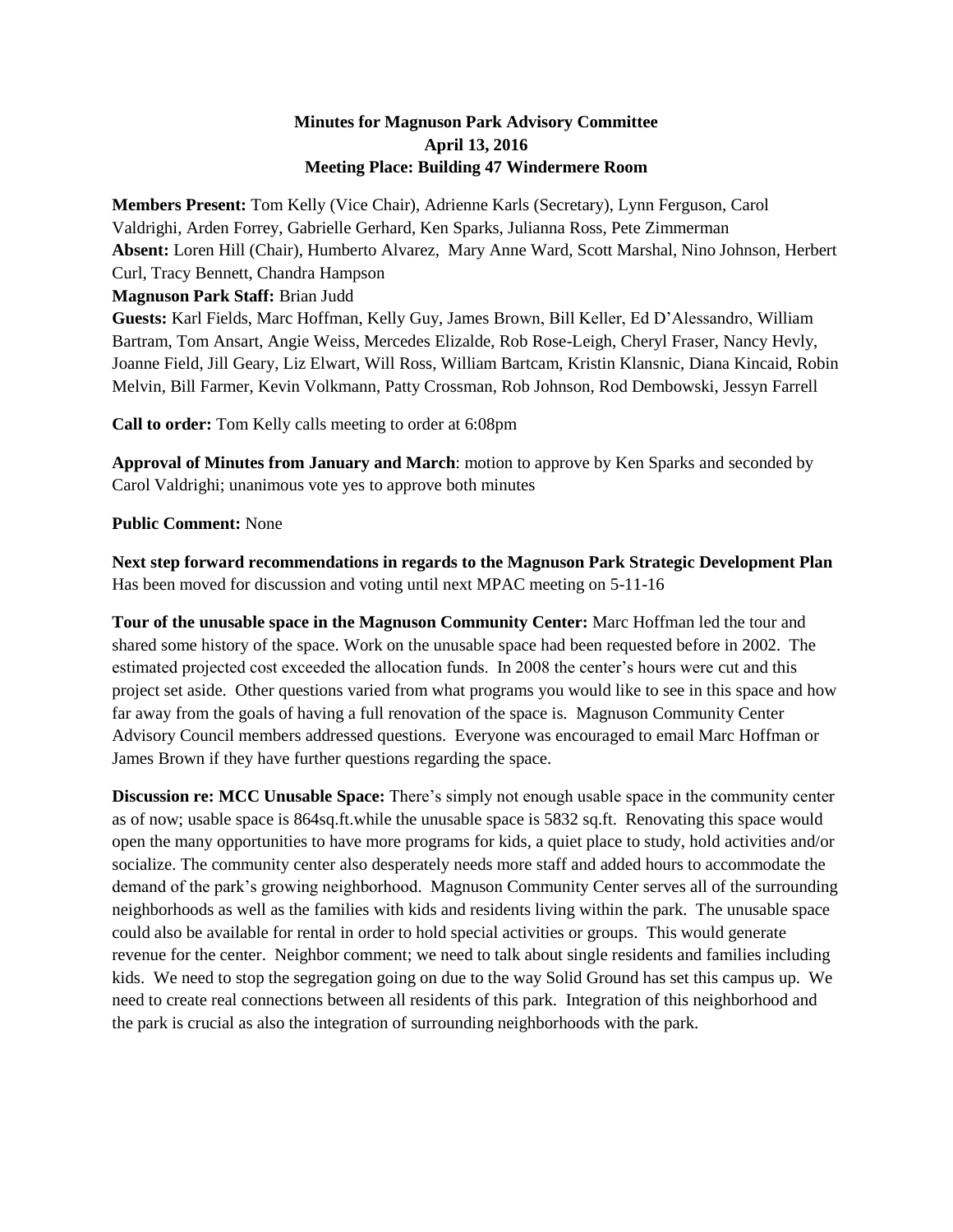Q: What's being done regarding the need for study programs for the kids? A: The need for quiet space for kids to study is huge. Opening a computer lab for kids will allow such study space as well as the ability to create organized programs designed for the kids. We want to hear your suggestions so please email us.

Q: How are kids and parents involved currently? Will there be some type of survey to reach out to the park's neighborhood and the surrounding ones? A: Yes; we need feedback from everyone when it comes to this community center. We have a lot of people to serve here and we wish to have feedback from everyone living in the park and the surrounding neighborhoods. A focused survey would be a start. Design a list of "asks" and increase the requests for letters of support by brainstorming. To get more funding, the need for childcare, and support from the surrounding neighbors.

Special thanks to Carol for supporting the dance class for girls.

## **Ed D'Alessandro; Seattle Youth Soccer Association (SYSA):**

This nonprofit organization offers quality physical fitness and active recreation to 13K kids ages 5-18 each year. There are programs for the developmentally disabled, 12 neighborhood recreation clubs, and its volunteer run and controlled. There is financial assistance for any family that requests it. The Ultimate Frisbee teams are self-officiated and they learn conflict resolution skills in a positive way. They have outreach programs to bring kids in from low income families, and Soccer in Schools program which provides PE class instruction in Seattle Public Elementary Schools. Their concerns are that there are more kids who want to play but there's no place available for them to do so. There are often 4-5 teams playing on one field in Magnuson Park and there is pressure from people who want to drop in or free play. The most needed time for playing is reserved far ahead of time; they want kids out and active. They have proposed to build a lighted synthetic soccer field as defined by the Magnuson Master Plan. They are also applying for the Parks District Challenge Fund. Their goal is to raise \$1M as a 50% match of total project cost. Pledges are currently totaling \$305K. They would like the support and an endorsement letter from MPAC.

Q: Where is the field desired for playing? A: West of where the current fields are.

Q: Describe the type of field you want installed? A: the city is trying out a field made with cork inserts and rubber. Lighting for the field will also be included.

Q: Will you be covering the cost of shoes, especially for low income families? A: Yes, there are funds available which contribute to shoes, jerseys and pads.

Q: Would you manage the fields? A: No, this is only an effort to expand and allow for greater capacity. Q: Is this extended to low income kids living in Magnuson Park? A: we will help as much as we can to provide low income families assistance. We have had little luck with that in the past but would like that

to change so more kids living here can take part.

We will review again and vote on letter of support at our next meeting on 5-11-16

**Brian Judd; Director's Report:** Bus #62 is dong a 90 day trial of its turnaround in the park. The bus will do this behind building 30. The key issues are that we may need to find more funds due to the wear and tear on the parks roadways. Roads are owned by SDOT, SPR, and UW. So far the turnaround is going well. More frequency of the bus routes in the park is good. The bus is bypassing stops due to them being full capacity. There is work being done on an all-day grid which has added routes to bus #76 and